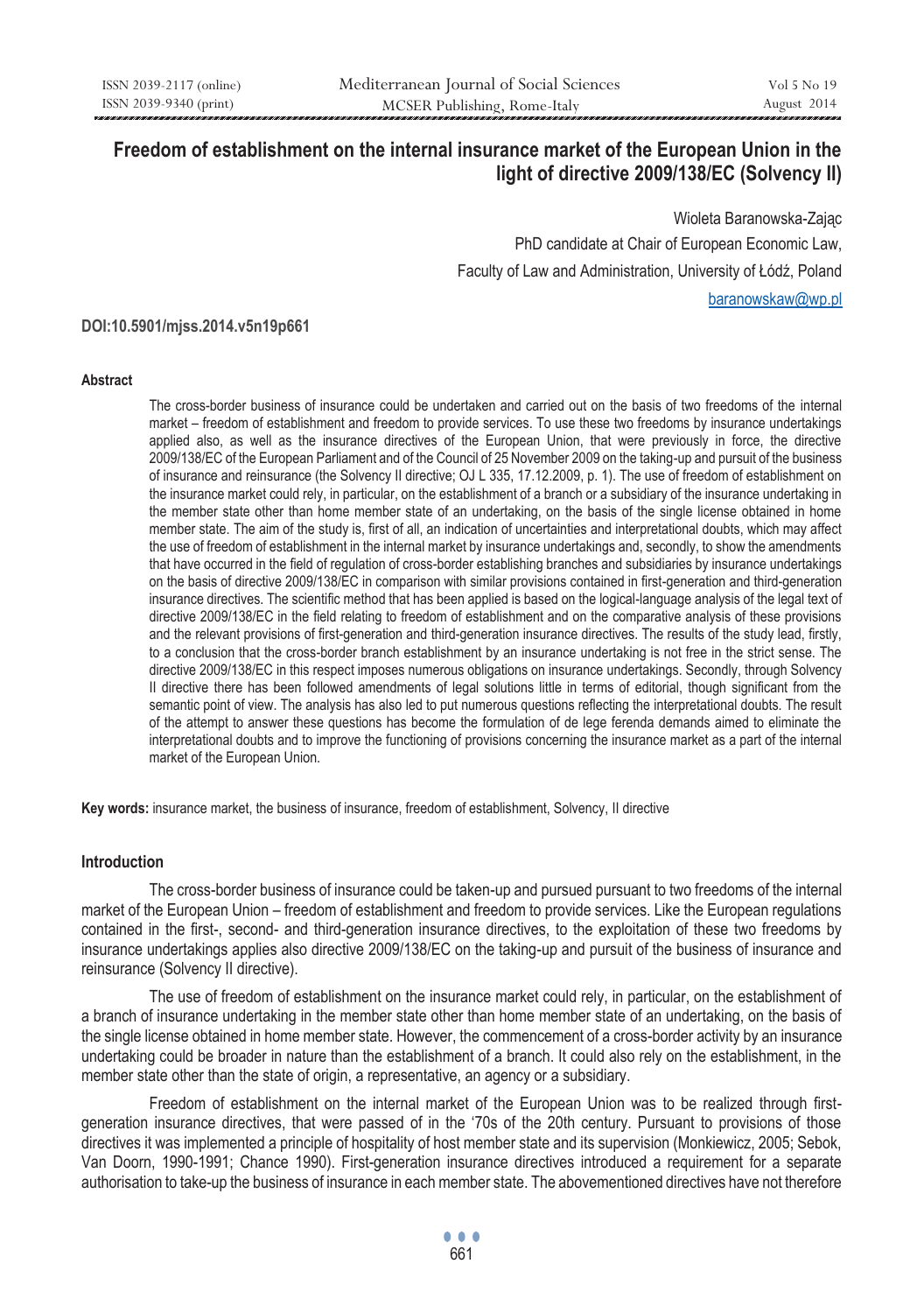| ISSN 2039-2117 (online) | Mediterranean Journal of Social Sciences | Vol 5 No 19 |
|-------------------------|------------------------------------------|-------------|
| ISSN 2039-9340 (print)  | MCSER Publishing, Rome-Italy             | August 2014 |

led to the implementation of principle of national treatment, which is an essential indication of freedom of establishment (Ellis, 1995; Ottow, 1992; Pool, 1990). The accomplishment of freedom of establishment was based merely on providing the opportunity for free choice a freely selected member state as a place of business. A free choice of a place of business did not entail, however, a possibility of taking-up and pursuit of the business of insurance on the basis of requirements established in provisions of native member state or common requirements within the framework of the internal market of the EU.

Third-generation insurance directives have only established the so-called principle of a single license. This principle means, that obtaining an authorisation to take-up the business of insurance in home member state allows to takeup the business in all other member states without having to obtain any additional authorisation, both on the basis of freedom of establishment and freedom to provide services. Third-generation directives established also the principle of uniform insurance supervision, maintained by a supervisory body from the state of origin. In relation to first-generation and second-generation insurance directives, the insurance directives of third generation have introduced a significant degree of liberalisation of cross-border business of insurance and provision of cross-border insurance services. They have not prevented, however, all the problems and difficulties in taking-up and pursuit of the business of insurance.

Directive 2009/138/EC was adopted on November 29, 2009. The deadline for implementation of its provisions to legal systems of member states, in accordance with the amended implementation schedule, was established on 31 March 2015 (Born & Richter, 2010; Wandt & Sehrbrock, 2011; von Schüller & Mitzner, 2011; Gal & Sehrbrock, 2013). From 1 January 2016, the directive will become basic source of the secondary law concerning the insurance market of the EU and the business activity of entities of that market. Directive 2009/138/EC establishes new system of solvency requirements for insurance undertakings, for which adopted the name of Solvency II (as a system, which replaced the Solvency I). Directive shall not, however, apply only to capital requirements. This is one of the matter under its control. Except that matter, directive determines a number of other issues related to the operation of insurance undertakings on the insurance market, including issues related to cross-border activities on the basis of freedom of establishment.

Taking the above into account, the first aim of the study is an indication of uncertainties and interpretational doubts, which may affect the use of freedom of establishment by insurance undertakings on the internal market of the EU. The second purpose of this study is to show the amendments that have occurred in the field of regulations of cross-border establishing branches, agencies and subsidiaries by insurance undertakings on the basis of directive 2009/138/EC in comparison with the similar provisions contained in third-generation insurance directives.

### **Method**

The scientific method that has been applied is based on the logical-language analysis of legal text of directive 2009/138/EC in the field relating to freedom of establishment. The applied method is also based on comparative analysis of abovementioned provisions of directive 2009/138/EC and the relevant provisions of the insurance directives of first-, second- and third-generation.

### **Results**

For the purpose of the study there were investigated three main issues. First of all, there were examined general conditions of the use of freedom of establishment by insurance undertakings. Secondly, the forms of the use by insurance undertakings of freedom of establishment were investigated. Finally, there were explored detailed conditions of the use of freedom of establishment. According to the second purpose of the research it was also examined the extent of amendments, that have occurred in Solvency II directive with regard to the business activity on the basis of freedom of establishment, compared with previous insurance directives.

### **Findings of general conditions of the use of freedom of establishment by insurance undertakings**

It follows from the article 145 of directive, that a condition for branch establishment by an insurance undertaking in other member state is a notification to supervisory authorities of its home member state. In connection with such a condition of the business of insurance on the basis of freedom of establishment it could be presented some comments of common nature. First of all, with regard to subjective scope of the condition, it should be stressed that it has been assigned to two entities. The first one is each member state of the EU, which shall ensure an implementation of the obligation to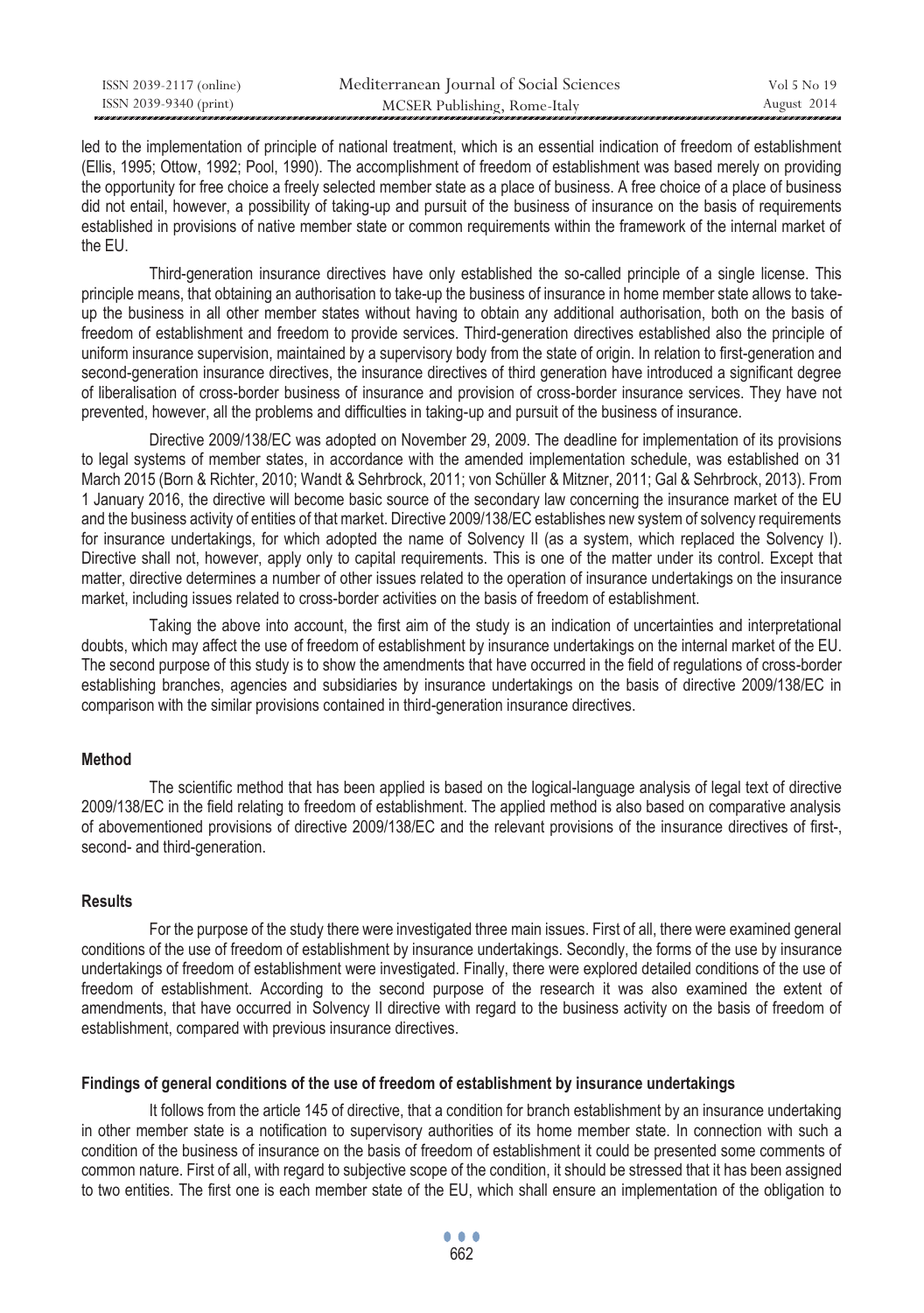| ISSN 2039-2117 (online) | Mediterranean Journal of Social Sciences | Vol 5 No 19 |
|-------------------------|------------------------------------------|-------------|
| ISSN 2039-9340 (print)  | MCSER Publishing, Rome-Italy             | August 2014 |

notify to relevant authority by an insurance undertaking. The obligation to notify to supervisory authority has therefore been directly imposed on member states, and only through them on insurance undertakings. In relation to the latter, the notification to supervisory authorities, as a condition for establishment of a branch in another member state, is thus an indirect nature. Such a manner of formulating a condition stresses the emphasis of European legislator to the role of member states in ensuring its implementation.

 Secondly, as regards the temporary scope of obligation of notification to supervisory authority of home member state, it should be noted that this obligation has the prior nature in relation to establishment of a branch, to start the business activity in another member state in the form of a branch (Dassesse, 2002). European legislator indicates expressis verbis the notification associated with 'the proposal to establish a branch'. It means that establishment of a branch before the notification is intended to be an activity that is not accomplished. In other words, a member state shall ensure that an insurance undertaking informs in the first place the supervisory authority of home member state, and only subsequently commences the creation of branch in another member state. Without notification to supervisory authority pursuit the business in another member state in the form of branch could not take place.

It could be put the question of jurisdiction of supervisory authority with regard to the adoption of information of intention to establish a branch in another member state – if the competent authority will be an authority of member state, in which an insurance undertaking has received an authorisation to take-up the business of insurance, or authority of another member state, in particular that member state, in which a branch is to be established. Directive settles this issue explicitly, speaking of the supervisory authority of home member state. It arises another question, what is to be understood under the term 'a home member state'. In the light of article 20 of directive, concerning the establishment of head office as a condition for the business of insurance, it shall come to the conclusion that home member state shall be a member state, in which there is located a head office of an insurance undertaking and which, on the basis of requirement arising from the designated provision, should be the same as registered office.

Responding to the question above, it should be pointed out that competent authority in respect of the adoption of information of an intention to establish a branch is the insurance supervisory authority of that member state, in which head office of an insurance undertaking, understood as office in the light of article 20 of directive, is located.

Another element that arises from the analysis of article 145.1 of directive with regard to condition for notification by the insurer intends to establish a branch within the territory of another member state is the scope of that condition. It could be put the question whether the obligation of notification in relation to supervisory authority of home member state is applied solely those insurers who intend to extend its activity to territory of another member state through establishment of a branch. If, in case of cross-border business in another form, such a condition does not apply, that is to say there are not any restrictions on such activity, or maybe, since legislator refers solely to branch, the cross-border business in a different form than a branch could not be taken-up at all. A partial solution to this problem was made in article 145.1 paragraph 2 of directive. The contents of this provision refers to the broad concept of a branch established in the jurisprudence of the Court of Justice. The Court found that for the formation of a branch within the meaning of the Treaty it is merely required that an undertaking applying for the use of freedom of establishment is to be created under the law of a member state and has their registered office, central administration or principal place of business in the territory of the Community. For the existence of a branch within the meaning of law of the European Union it is not required to have an additional headquarters (Case 79/85; case C-139/80).

Article 145.1 paragraph 2 provides that any permanent presence of an undertaking in territory of a member state, including an office managed by the own staff of an undertaking or by a person who is independent but has permanent authority to act for an undertaking, shall be treated in the same way as a branch. This means that an intention to expand the business in territory of another member state in any form, including the office, requires prior notification to the supervisory authority of home member state, if only the presence in another member state is permanent. It could be solely put a question, what does 'a permanent presence in territory of a member state' mean. This issue is related to differentiation of freedom of establishment and freedom to provide services, that have been a subject to interest of the ECJ. To determine the boundary between freedom to provide services and freedom of establishment, and hence to determine when the presence in territory of another member state is to be regulated on the first of them and when on the second, could cause many difficulties. The ECJ stated that freedom of establishment occurs in a situation when entity of a business participates, on a stable and continuous basis, in the economic life of a member state other than his state of origin (Case C-55/94; Spaventa, 2004). In case of the use of freedom to provide services the presence of a service provider to the territory of another member state is only transitional, temporary (Cieśliński, 2003; Brodecki, 2000). However, in the later cases the ECJ has changed somewhat their approach for classification of services on the basis of their temporary nature and has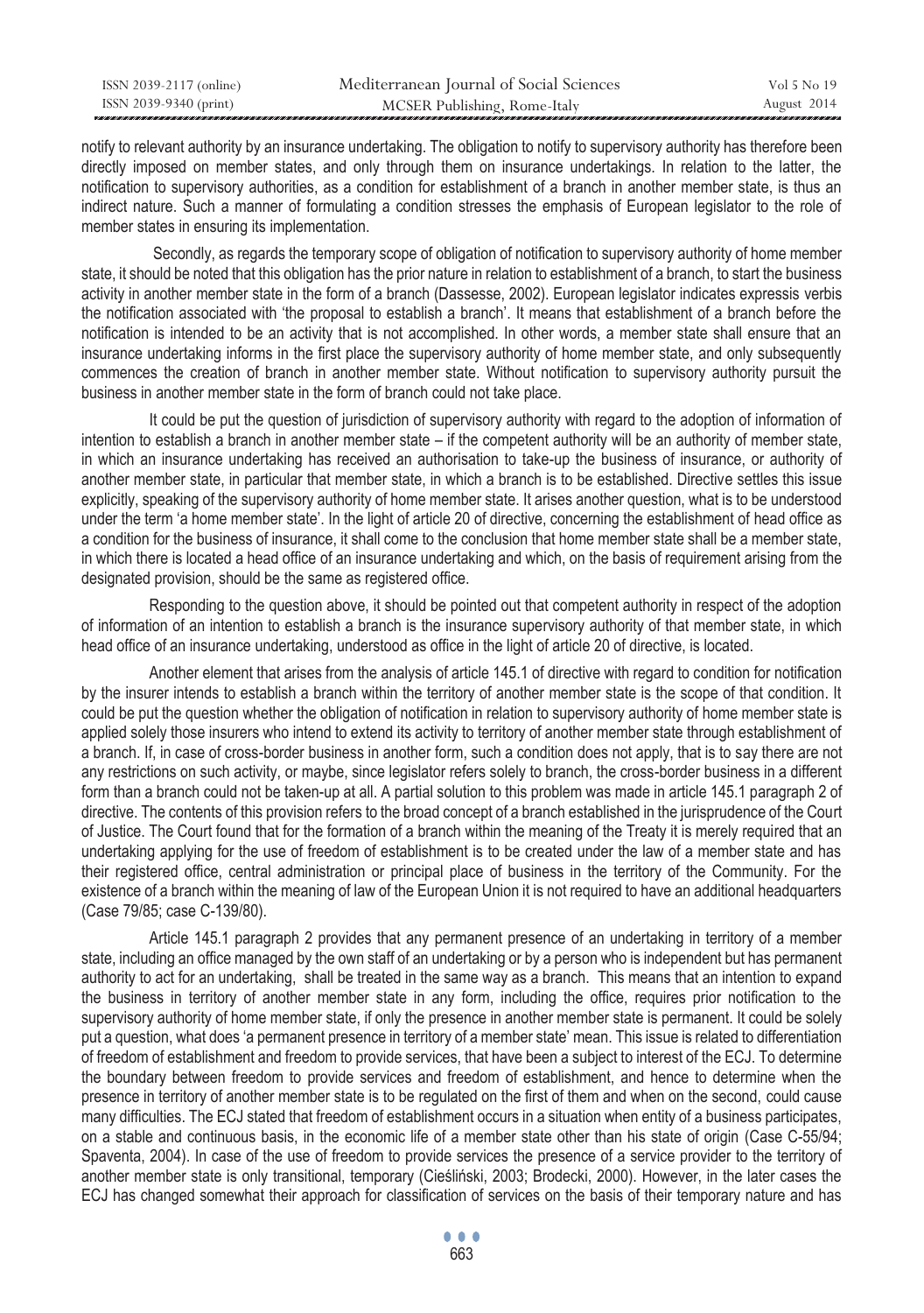| ISSN 2039-2117 (online) | Mediterranean Journal of Social Sciences | Vol 5 No 19 |
|-------------------------|------------------------------------------|-------------|
| ISSN 2039-9340 (print)  | MCSER Publishing, Rome-Italy             | August 2014 |

made the qualification regardless of duration of business activity (Case C-215/01; Case C-17/00; Joined cases C-544/03 and C-545/03; Case C-92/01; Hatzopoulos & Uyen Do, 2006). Therefore, in order to distinguish between freedom to provide services and freedom of establishment, the facts of the case should be examined each time in respect of duration of activity, its frequency, regularity and continuity (Brodecki, 2000; Usher 2000). It is also essential the notion of a service as a benefit that is payable (Hatzopoulos & Uyen Do, 2006), cross-border provided (Hatzopoulos & Uyen Do, 2006) and temporary (Szydło, 2005). It should be bear in mind, however, that in some later cases the ECJ has considered that not only duration of the activity, but in the first place its economic nature constitutes the basic criterion for legal qualification, and provisions relating to freedom to provide services should be applied in any situation in which we have to deal with a service (Hatzopoulos & Uyen Do, 2006).

As regards the above to determine in which situations a presence of an undertaking in territory of a member state should be treated in the same way as a branch and thus entail the obligation of prior notification to supervisory authority of home member state, it seems that in each case the facts should be examined, and not just for the duration of activity, its frequency, regularity and continuity, but also for its economic nature. In the face of priority of an obligation of notification to supervisory authority in relation to the commencing the business activity in another member state, the assessment remains hampered, because actually the business activity could not be performed yet. Any universal solution in this respect seems to be impossible to determine. It could be suggested that the other than a branch presence of an undertaking in territory of a member state should be considered as permanent in case an undertaking appoints a staff to carry out the office in another member state or lays dawn for an independent person a permanent authority to act for an undertaking. It is also possible to define what a permanent presence is in national legal provisions. Such a definition would be, however, too detailed and does not cover of all cases that may arise in practice of economic insurance relations. The situation is complicated additionally by the fact that in several cases the ECJ relied both on the use of freedom of establishment and freedom to provide services (Case C-294/00; Case C-243/01; Hatzopoulos & Uyen Do, 2006). To that state of affairs, it seems that in order to determine whether in a present case we are dealing with other than a branch of insurance undertaking form of permanent presence on territory of host state or with the use of freedom to provide services, it shall be considered the use of criteria of duration of an activity, its frequency, regularity and continuity.

#### **Findings of forms of use of freedom of establishment by insurance undertakings**

Article 145 of directive sets forth the notification conditions involving exclusively establishment of a branch in another member state and another permanent presence of an undertaking that is not a branch and is treated in the same way as a branch. Whereas article 49 paragraph 1 of the Treaty on the Functioning of the European Union provides that the right of establishment shall include the prohibition of restrictions on the setting-up not only of branches, but also agencies and subsidiaries. It is raised a concern whether the notification obligation applies also to agencies and subsidiaries. As a result, it could be put the question of whether establishment of subsidiaries and agencies by insurance undertakings in another member states shall not be covered by obligation of notification to the supervisory authority of home member state, which would mean that they could be established without prior notification to the supervisory authority, or maybe, since the European legislator did not address these forms, it is not even possible to use them in the course of business in another member states.

In order to resolve these concerns it should be specified, what is the difference between a branch of an undertaking and subsidiaries and agencies, and as a consequence, it should be determined whether subsidiaries and agencies could be included in aggregate category of other forms of permanent presence of an undertaking in the territory of a member state. The latter would mean that the requirement of prior notification applied to them, as well as to establish branches. A definition of a branch has been determined in directive 2009/138/EC. According to article 13 point 11, branch means a representative or a branch of an insurance or reinsurance undertaking which is located in the territory of a member state other than home member state. In the issues under consideration such a definition determines solely that, from a point of view of provisions of directive, in the same way as a branch is considered a representative of an insurance undertaking. But directive does not include a definition of an agency and a subsidiary and does not classify those entities as belonging to a category of a branch.

It was stressed in the literature that a branch 'should be treated as a part of the business rather than having the features of an entrepreneur', because of the fact that a branch is not a separate entrepreneur (Wieczorek, 2007). Therefore, despite some organizational independence, branch does not pursue of business in one's own name and behalf. It has no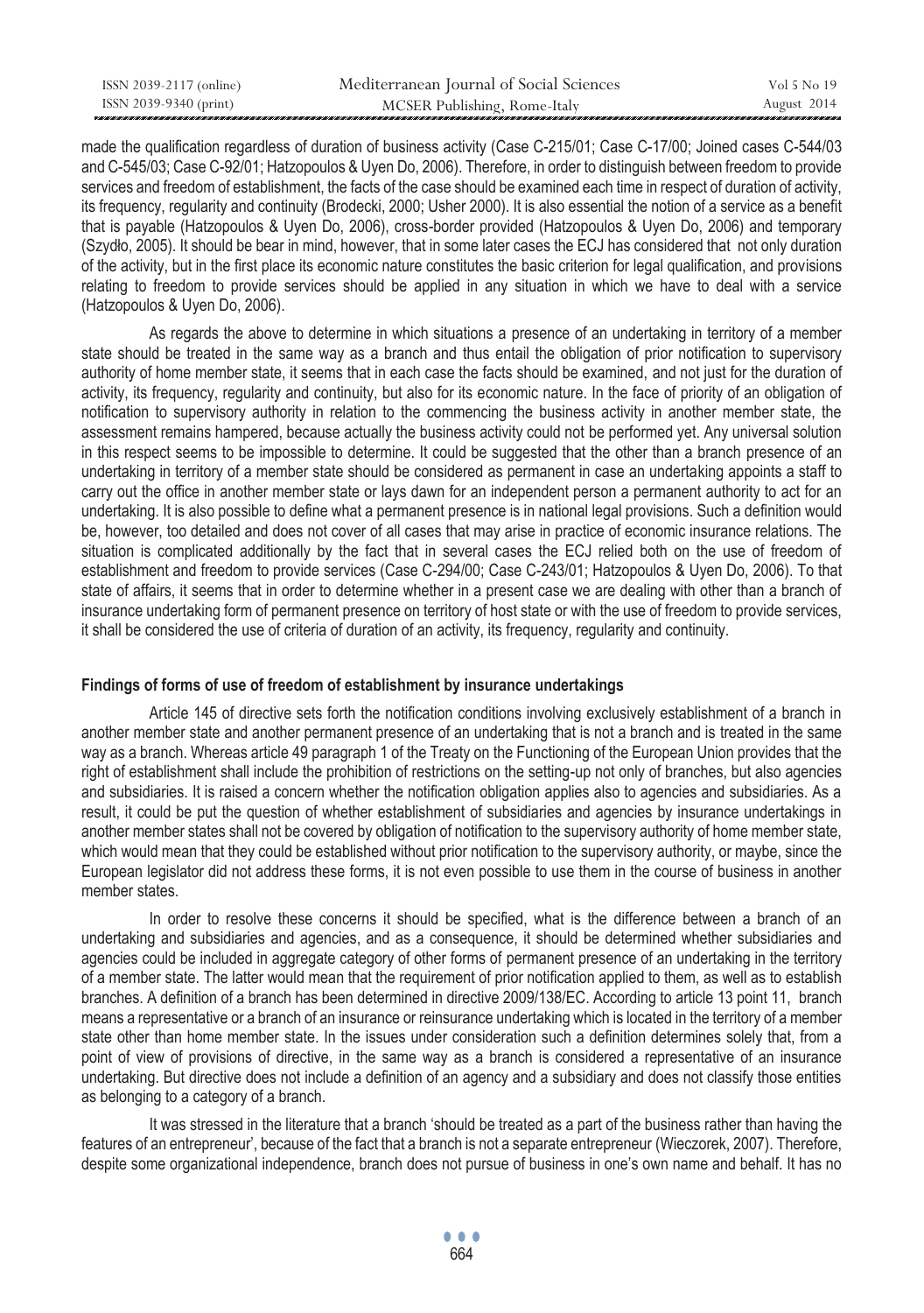| ISSN 2039-2117 (online) | Mediterranean Journal of Social Sciences | Vol 5 No 19 |
|-------------------------|------------------------------------------|-------------|
| ISSN 2039-9340 (print)  | MCSER Publishing, Rome-Italy             | August 2014 |

subjectivity in economic relations and any acts carried out within the framework of its structure entail legal consequences directly to an undertaking that has established a branch (Tarasiuk-Flodrowska & Wnęk, 2009).

With regard to agencies and subsidiaries it was indicated that, as far as agencies, they, the same as branches, are entities that are not legally independent and are organizationally subordinate to the parent company, whereas subsidiaries are legally independent entities and they are subsidiary companies (Cieśliński, 2003). Therefore it should be concluded that subsidiaries of undertakings are the entities which are different in nature than branches and agencies. In connection with the above, in my opinion, the lack of direct indication in article 145.1 at subsidiaries of insurance undertakings as a form of attainment of freedom of establishment in the insurance sector, the establishment of which would be a reason of the obligation of notification to supervisory authority, provides an omission of EU legislator that de lege ferenda should be completed. On the contrary, as opposed to agencies which could be treated as form of permanent presence of an undertaking in the territory of a member state, other than a branch, there could be a reasonable doubt whether establishment of agencies shall be governed by the right of establishment and, if so, whether entails the obligation of prior notification to supervisory authority of home member state (Lomnicka, 2002; Bacia & Zawidzka, 2011). A negative answer on both the first and the second questions set of raises significant concerns. The doubts are strengthened further by the fact that in provisions of third-generation insurance directives an establishment of a subsidiary of insurance undertaking in another member state required authorisation of host member state, issued in consultation with home member state of an undertaking (Usher, 2002; Nicholas, 1992). On the ground of provisions of directives indicated in the present issue also the ECJ has pointed out that, although the concept of a branch occurs in a broad meaning, regardless of a formal definition, it could not, however, be concluded that a subsidiary is a form of permanent presence which should be treated in the same way as a branch (Case C-191/99). Therefore, in the absence of any reference to situation of subsidiaries in directive 2009/138/EC, the legal situation of those entities should be expressly settled.

### **Findings of detailed conditions of use of freedom of establishment by insurance undertakings**

In view of article 145.1 of directive 2009/138/EC a prior notification to supervisory authority of the state of insurer is a condition of cross-border business of insurance on the basis of freedom of establishment. In the light of article 145.2 a notification as such, however, is not sufficient. A set up provision imposes on member states the obligation to demand from insurers to submit some specific information on notification. An insurance undertaking should, firstly, indicate a state within territory of which it proposes to establish a branch. The use by EU legislator a singular indicates for each separate notification to the supervisory authority of home state in case of establishment branches or other forms of permanent presence in two or more member states. Whereas in case of establishment of several branches in one member state, each of them should be notified to the authority of home state, as well as to host state as a change of notified information (Lomnicka 2002).

Secondly, an insurance undertaking should provide the supervisory authority an information of the scheme of operations, or more specifically – it should provide a scheme of operations. The scheme of operations should at the same time set out, at least, the types of business envisaged and the structural organization of a branch. A directive does not provide clearly as which, in fact, scheme of operations regards – whether it should be a scheme of operations drawn up and submitted by insurance company to supervisory authority to gain an authorization for taking-up of the business of insurance, or maybe it should be a separate scheme of operations of a branch establishing in other member state. A minimum content of scheme of operations set up in analysed provision in relation to provisions concerning scheme of operations as a condition for obtaining an authorisation for taking-up of the business of insurance indicates to the fact that it is a separate scheme of operations for a branch in another state. The latter should, in the light of article 145.2 letter b, specify at least the types of business envisaged and structural organization of a branch. It should have, hence, been determined what types of business will be dealt with by a branch and what will be the structural organization, and then include this information in the form of additional scheme of operations, which could be defined as a scheme of operations of a branch. In consequence, a condition for cross-border business of insurance in the form of a branch is drawing up and submitting to supervisory authority of home member state a scheme of operations of a branch. It is independent of the nature of scheme of operations drawn up when applying for authorization for taking-up of business.

Some concerns raises an indication by European legislator for the types of business that the scheme of operations should set out. Provisions concerning a content of the scheme of operations drawn up while obtaining an authorisation require including by the scheme of operations the nature of risks or commitments which the insurance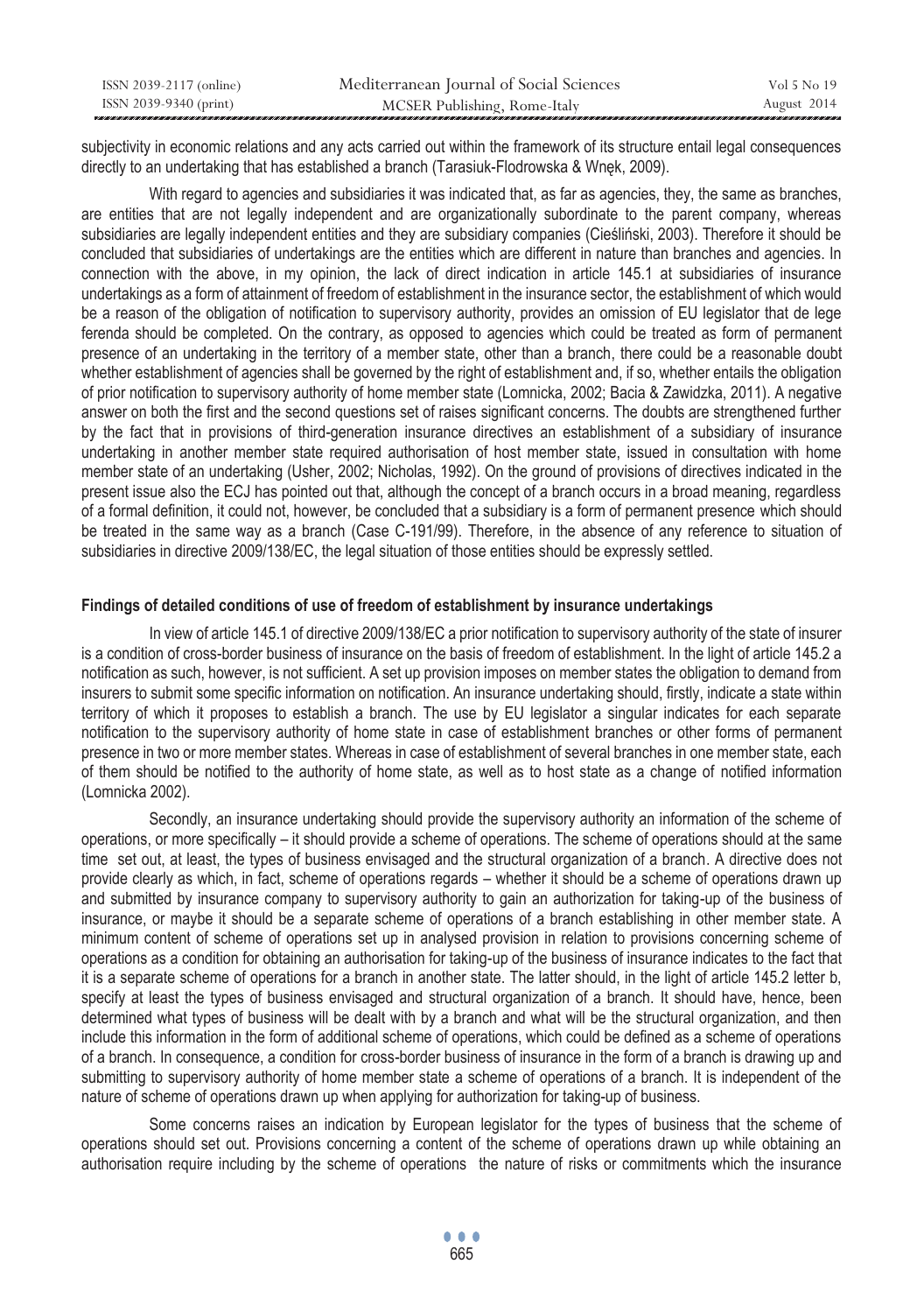| ISSN 2039-2117 (online) | Mediterranean Journal of Social Sciences | Vol 5 No 19 |
|-------------------------|------------------------------------------|-------------|
| ISSN 2039-9340 (print)  | MCSER Publishing, Rome-Italy             | August 2014 |

undertaking proposes to cover and not types of business. It is hard to determine what types of business of insurance it regards.

De lege ferenda it should be unified the requirements in relation to the original scheme of operations of insurance undertaking and the scheme of operations of a branch or another form of permanent presence in another member state. The scheme of operations of a branch required by directive should therefore indicate the nature of risks or commitments which the insurance undertaking intends to cover in the form of a branch. The nature of risks or commitments in another member state could therefore be narrower than the nature of risks or commitments, which shall be a subject of insurance activities on the basis of obtained authorization for taking-up of the business. To summarize, it seems that directive should require that the content of the scheme of operations of a branch is going to include the nature of risks or commitments which an insurance undertaking intends to cover in the form of branch in another member state and not types of business.

The original scheme of operations, except an indication of risks or commitments that will be insured under the insurance business, focuses on elements associated with ensuring the solvency of an insurer. The scheme of operations of a branch has to define absolutely the types of business and the structural organization of the branch. The requirements concerning the scheme of operations of a branch of an insurer in another member state were therefore formulated in a way that is distinct from requirements relating to original scheme of operations of an undertaking. Thus, the insurer is obliged to draw up two schemes of operations for the different content – the original scheme of operations submitted to supervisory authority in the course of applying for authorisation for taking-up of the business of insurance and a scheme of operations of a branch that shall be submitted to that authority together with notification of an intention to take-up business in another member state.

Moreover, the content of the scheme of operations, referred to in article 145.2 letter b, is the minimum content. In this respect, member states, or even insurance supervisory authorities of member states are able to require setting out in a scheme of operations of a branch some other information. Such a situation could lead to diversification of requirements concerning scheme of operations of a branch in individual member states, and hence to the diversification of situation of undertakings intending to establish a branch depending on the fact in which member state their head office is located. The European legislator should therefore give up establishing solely the minimum content of the scheme of operations of a branch and make that content uniform for all insurance undertaking, regardless the place of their head office is located.

Another element that should be found in notification to supervisory authority of an intention to establish a branch is an indication of the name of a person who possesses sufficient powers to bind, in relation to third parties, the insurance undertaking and to represent it in relations with authorities and courts of host member state. In order to fulfill such a condition, an insurance undertaking must first appoint such a person, called by a directive 'an authorised agent', and grant it the powers of attorney, at least to bind, in relation to third parties, the insurance undertaking and to represent it in relations with authorities and courts of host member state.

Finally, directive 2009/138/EC requires to include in notification the address in host member state from which documents may be obtained and to which they may be delivered, including all communications to the authorised agent. A condition for taking-up of cross-border business in a form of branch is set by an insurance undertaking an address for deliveries which would be a committing address at the correspondence with supervisory authorities of home member state.

To summarize, it could be stated that a condition for taking-up of business on the basis of freedom of establishment in a form of branch is prior notification to supervisory authority of home member state concerning an intention of establishing a branch, associated with a number specific conditions which must be fulfilled prior carrying out a notification and whose completion should be indicated or proved to supervisory authority with notification. However, it could be asked a question whether prior notification is sufficient to take-up of the business of insurance in a form of branch or in another form of permanent presence in another member state, whether after passing on the required information an insurer would be able to establish a branch in another member state and then start business there through that branch. The analysis of article 146 of directive orders to consider that prior notification to supervisory authority of home member state of an intention to establish a branch in another member state is not sufficient to take-up the business in that state. As that provision set up a kind of procedure that carrying out must take place after obtaining relevant information by supervisory authority and that runs the ability to take-up actually the business in a form of a branch or another form of permanent presence. Because, according to article 146.1 of directive, the required information should be also delivered to supervisory authority of host member state.

Passing on the required information by supervisory authorities of home member state to supervisory authorities of host member state becomes possible only after the fulfillment relevant conditions by an insurance undertaking and the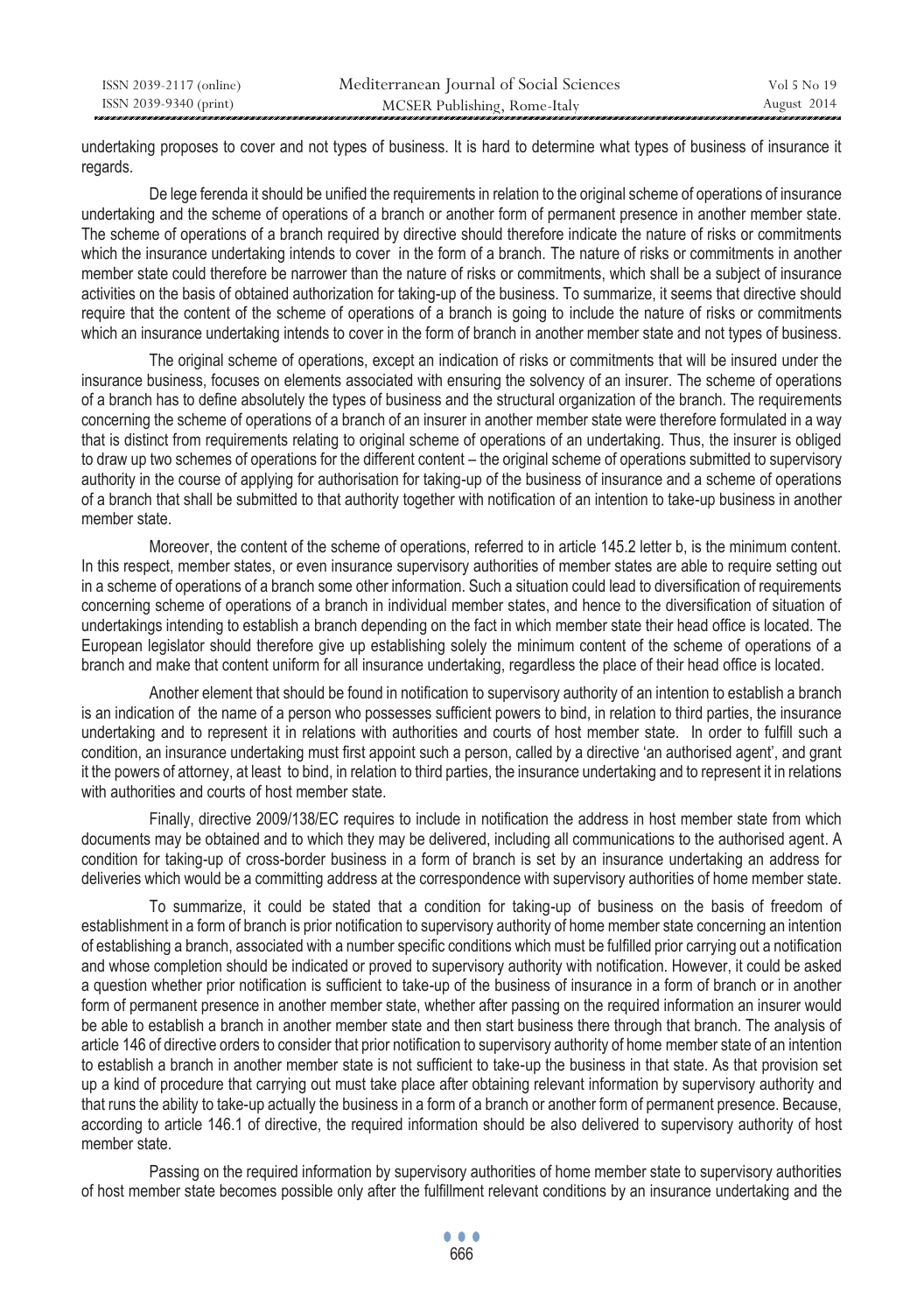| ISSN 2039-2117 (online) | Mediterranean Journal of Social Sciences | Vol 5 No 19 |
|-------------------------|------------------------------------------|-------------|
| ISSN 2039-9340 (print)  | MCSER Publishing, Rome-Italy             | August 2014 |

assessment of that fulfillment by supervisory authority of home member state. The latter is obliged to pass on all information received from an undertaking, required by directive, however only after finding out there is no doubt as to the adequacy of the system of governance or the financial situation of insurance undertaking and the fit and proper requirements of authorised agent. Unless there are no reason to doubt the fulfillment by an insurance undertaking of abovementioned circumstances, then within three months of receiving all the information referred to in article 145.2, the supervisory authority of home member state is obliged to communicate that information to supervisory authority of host member state and shall inform an insurance undertaking concerned. The cross-border business in a form of branch could be hence taken-up after pass on by undertaking all required information to supervisory authority of home state, the examination of existence of specific circumstances relating to business activity in undertaking and only then the passing on the information to authority of host member state. The deadline for transmission of information to the latter shall be three months from the date of passing on all required information by an undertaking concerned. It should be born in mind therefore that as from the notification to supervisory authority of an intention to establish a branch in another member state to the actual date of commencing business within that branch it may take several months.

On the basis of the above consideration it could be drawn a conclusion that prior required notification along with the enclose a scheme of operations of a branch of insurance undertaking is not the only condition for the use of freedom of establishment. Additional conditions existing on the part of an undertaking are ensuring adequacy of the system of governance and appropriate financial situation, compliance with the fit and proper requirements in accordance with Article 42 of directive of the authorised agent and having coverage of Solvency Capital Requirement and Minimum Capital Requirement. On the part of supervisory authority of home member state the operations that determine commencing the business by a branch in host member state are examining the fulfillment by insurance undertaking of the indicated requirements concerning the system of governance, financial situation and fit and proper of an authorized agent, passing on all required information relating to undertaking to supervisory authority of host member state and at least investigating the cover the capital requirements. The business in a form of branch could be commenced only after satisfying all required conditions. If they are met, a supervisory authority of home member state will have an obligation to pass on information to supervisory authority of host member state, which will result in an ability of actual commence the business in a form of branch. In case, on the other hand, the lack of fulfillment of any of these conditions, including in particular the pass on by an undertaking only some of required information, it should be assumed that the business in a form of branch in another member state could not be commenced and carried out (Goggin, 2005).

It is derived from article 146.2 of directive that even in the event of passing on by the insurer who notifies an intention of establishing a branch all the required information, commencing cross-border business in a form of branch could not take place. This would occur in the event of refusal to communicate information to the supervisory authority of host member state. The directive does not specify the situations of such refusal. It could be only drawn up that refusal could occur despite the pass on all required information by an undertaking. Hence it arises the question, in which cases the supervisory authority of home state refuses to communicate information to the supervisory authority of host member state. It seems that for the determination of this matter, it should be taken into account the circumstances indicated in article 146.1. In my view, the refusal of communication information is not a subject matter of free recognition of supervisory authority of home state. He is able to decide to refuse only in the event of doubt as to circumstances relating to the business and in case of lack of passing on all required information. Different interpretation would lead to create excessive difficulties in cross-border business of insurance.

Refusal to communicate information relating to undertaking to supervisory authorities of host member state results in the inability to commence the business in a form of branch. Such a conclusion could be drawn up from article 146. 2 paragraph 2 of directive, according to which a refusal shall be subject to a right to apply to the courts in home member state. A failure to act is also a subject to a right to apply to court. Directive provides therefore, except to a right to apply to court against a negative decision, also an action on the inactivity of supervisory authority of home member state.

Within the framework of discussed procedure directive also provides for some interference of supervisory authorities of host member state. According to article 146.3 the supervisory authorities of host member state could, where applicable, within two months of receiving information concerning an insurer, inform the supervisory authority of home member state of the conditions under which, in the interest of general good, that business must be pursued in the host state. Supervisory authorities of home member state are at that time obliged to communicate this information to insurance undertaking concerned. Pursuit the business in a form of branch could be therefore contingent upon some additional circumstances laid down individually by host member state due to the factor of public interest in this country (Watson, 1983).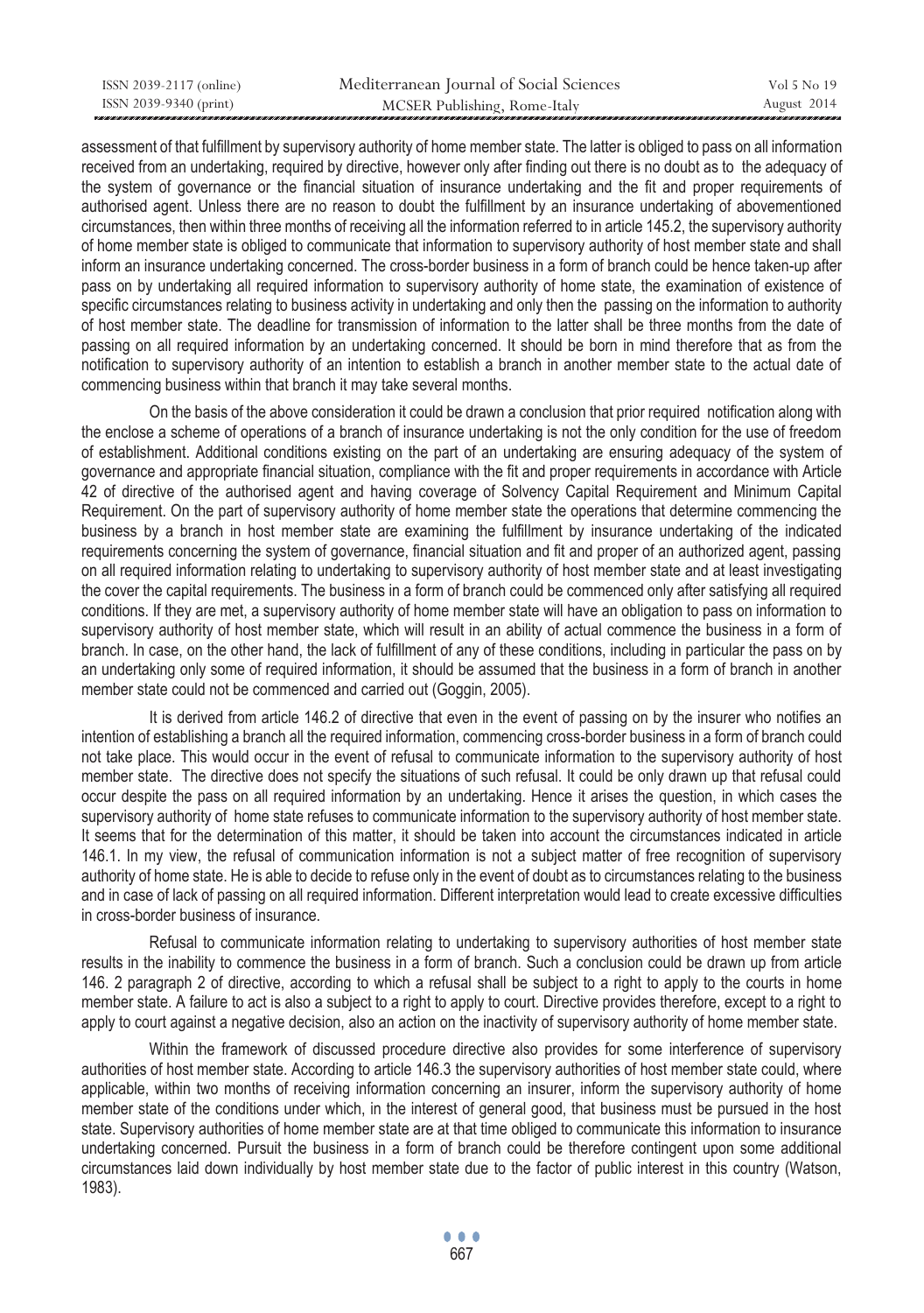| ISSN 2039-2117 (online) | Mediterranean Journal of Social Sciences | Vol 5 No 19 |
|-------------------------|------------------------------------------|-------------|
| ISSN 2039-9340 (print)  | MCSER Publishing, Rome-Italy             | August 2014 |

Directive indicates clearly that an interference of the authority of host member state in a form of identifying specific conditions of business due to the general good in this state takes place 'before the branch of an insurance undertaking starts business'. Deadline for indication of these conditions shall be two months and runs only from the date of receipt of information concerning undertaking. In turn, the term for the communication information by supervisory authority of home state shall be three months from the date of receipt of all required information from an insurance undertaking. From the intention of expanding the business in the territory of another member state in a form of branch or another form of permanent presence until the actual commence the business by a branch may take many months. An insurance undertaking is able to speed up this process by passing on information and submitting documents, including a scheme of operations of a branch, to supervisory authority as soon as possible.

#### **Findings of amendments in Solvency II directive in comparison with previous insurance directives**

As regards comparison of conditions of taking-up and pursuit of cross-border business of insurance on the basis of freedom of establishment arising from directive 2009/138/EC and those which were in force in previous state of the law, it should be noted that third-generation insurance directives, which introduced the principle of a single authorisation, made establishment of a branch in another member state upon prior notification to the authority of home member state. Those directives did not, however, use a term 'supervisory authorities of home member state' but a term 'competent authorities of home member state'. On the basis of an amendment introduced by second-generation insurance directives those directives provided the equalization of the status of any other permanent presence of an insurance undertaking on the territory of member state with a branch, which eliminated doubts concerning applying to such forms the obligation of prior notification and providing relevant information (Usher, 2002). Nevertheless, these doubts are currently up to date in relation to subsidiaries which are different in nature than branches.

Third-generation directives also provided a similar objective scope of notified information, the procedure for their transfer along with the ability to indicate by supervisory authority of host member state some specific conditions of pursuit of the business in host member state in the interest of general good, as well as the obligations of undertaking in the event of a change in the information provided through prior notification of an intention to establish a branch (Tarasiuk-Flodrowska & Wnęk, 2009). The difference that could be specified in this field is wider, in the previous state of the law, scope of factors under control of supervisory authority of host member state, for which some doubts of supervisory authority of home member state could lead to provide information to supervisory authority of host member state, equivalent with the lack of opportunity to commence the business in a form of branch. Third-generation directives referred to doubts of supervisory authority as to the adequacy of the administrative structure or the financial situation of insurance undertaking and the good repute and professional qualifications not only of the authorized agent, as it is provided in directive 2009/138/EC, but also of the directors or managers. The supervisory authorities of home member state had therefore a wider range of exclusion of cross-border business in the form of branch by taking into account while making decisions in this regard not only the features and qualities of authorized agent, but also the entire management of insurance company and members of its Board of Directors. Therefore member states, in the face of the maximum character of directive 2009/138/EC, should narrow the scope of factors controlled by insurance supervisory authorities in the procedure of notification that is required to use freedom of establishment by insurance undertakings.

It should be concluded that in relation to conditions for taking-up and pursuit of cross-border business of insurance on the basis of freedom of establishment in directive 2009/138/EC it has occurred a significant amendment consisting in limitation of entities subject to the evaluation of supervisory authority of home member state only to the authorized agent, which is the factor that facilitates the commencement of cross-border business of insurance in the form of branch. Then the adoption of such solution in directive 2009/138/EC should be considered as justified. Whereas it should be assessed critically a no reference made by European legislator to legal situation of subsidiaries, which are separate to branches forms of cross-border business activity.

### C**onclusions**

 Despite the application of freedoms of the internal market in insurance sector, which is of great importance for the development of an insurance market of the EU, in directive 2009/138/EC European legislator has established many conditions that should be fulfilled by an insurance undertaking intending to take-up of a cross-border business in another member state or member states. These conditions are based in principle on the notification – the obligation of giving information to insurance supervisory authority of home member state of an intention of establishing a branch or another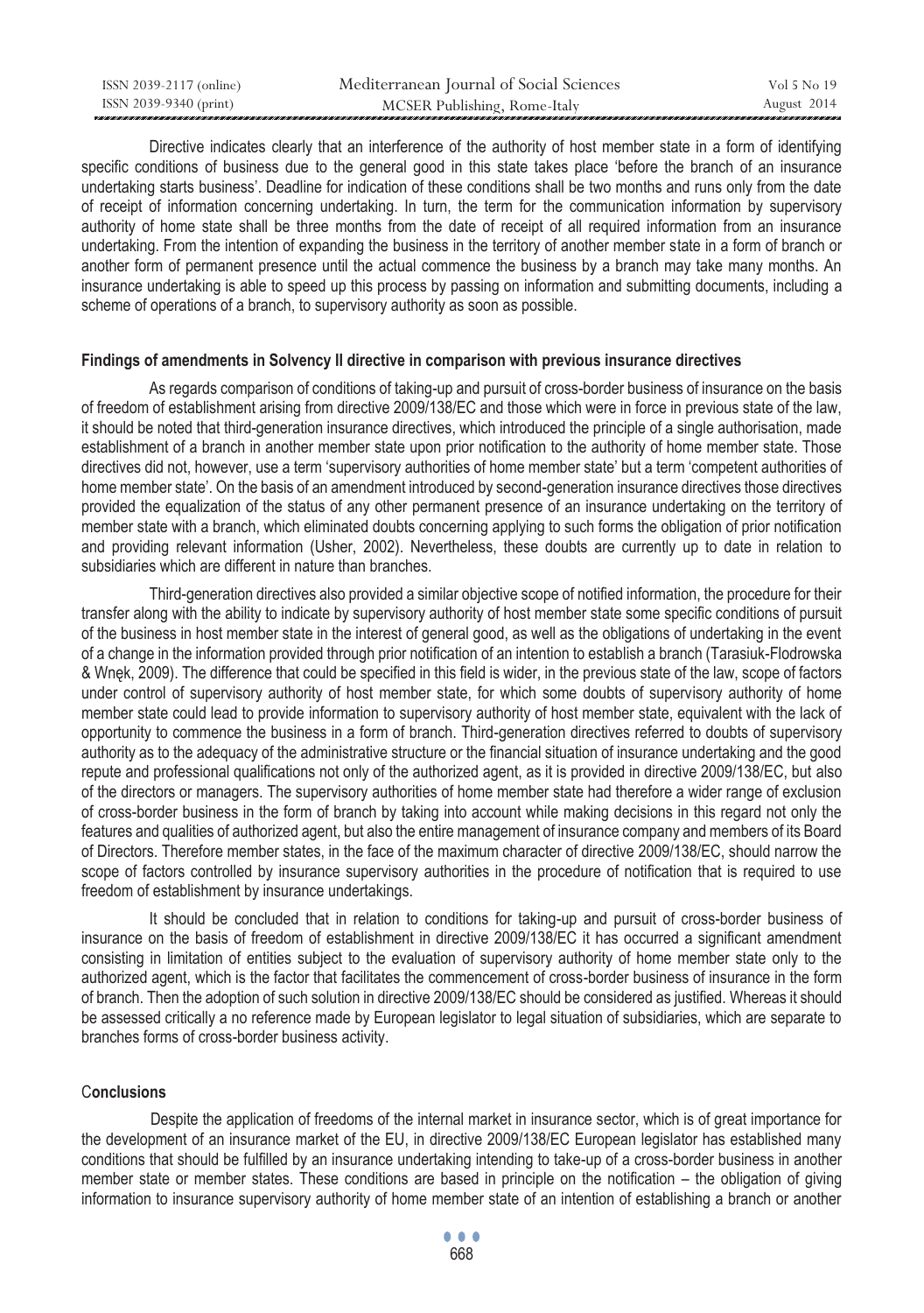| ISSN 2039-2117 (online) | Mediterranean Journal of Social Sciences | Vol 5 No 19 |
|-------------------------|------------------------------------------|-------------|
| ISSN 2039-9340 (print)  | MCSER Publishing, Rome-Italy             | August 2014 |

form of permanent presence of insurance undertaking in another member state that shall be treated in the same way as branch. Therefore the cross-border branch establishment by an insurance undertaking is not free in the strict sense. Within the framework of notification obligation it is required objectively specified scope of information to be supplied to supervisory authority. Directive determines also a procedure aimed at enabling cross-border business, including, as components of those procedure, the supervisory powers of supervisory authority of home member state, the date after which the business could be commenced and the participation of supervisory authorities of host member state. The notification obligation results some specific conditions which should be performed by insurance undertaking passing on information to supervisory authority of home member state to be able to commence their business in another state. Their fulfillment requires a large commitment and completion of a number of obligations by insurance undertaking. Cross-border business of insurance based on freedom of establishment is not undoubtedly free in nature.

Then apart from the circumstance that an insurance undertaking should obtain an authorisation, on the basis of which it is theoretically possible to extend the business to other member states and pursue the business throughout the European Union, insurance undertakings should fulfill many special conditions both before taking-up such business and then in the course of its duration. Insurance supervisory authorities have therefore the right to substantial interference with the actual possibility of commencing cross-border business.

In assessing regulations laying down conditions of cross-border business of insurance resulting from directive 2009/138/EC, it should be pointed out that they are imprecise with regard to many issues, as well as include some legal loopholes affecting the range and the possibilities for cross-border business of insurance. The most important of them is the lack of reference by European legislator to situation of subsidiaries of insurance undertaking which, because of different nature of the branch, could not be treated as other than a branch forms of permanent presence in another member state.

In relation to the business of insurance shall in addition apply the general exceptions to the right of establishment, hence the Treaty exceptions and exceptions resulting from jurisprudence. The latter includes also the concept of general good. It consists in possibility of introduction by member states of restrictions for entities from other member states due to circumstances that are an expression of general good in the member state, in order to achieve the objectives of general interest. The elements of this concept have been included in directive 2009/138/EC. Its provisions allow an indication by supervisory authority of host member state, in the course of notification procedure concerning intention to create a branch, some specific conditions under which, in the interest of general good, the business must be pursued in host state. An undertaking establishing a branch has a duty to adapt to these conditions.

## **References**

**Bacia B. & Zawidzka A.** (2011). Swoboda przepływu kapitału i usługi finansowe w Unii Europejskiej, Warszawa.

**Born P. H. & Richter A.** (2010). Reforming Insurance Regulation: Where do we start?, Journal of Insurance Regulation, 29.

**Brodecki Z.** (2000). Prawo europejskiej integracji, Warszawa.

**Chance C.** (1990). Insurance in the EEC. The European Community's Programme for a New Regime. London.

**Cieśliński A.** (2003). Wspólnotowe prawo gospodarcze, Warszawa.

**Dassesse M.** (2002). Localization of Financial Services: Regulatory and Tax Implications. In Andenas M. & Roth W. H. (Ed.), Services and Free Movement in EU Law. Oxford New York.

**Ellis H.** (1995). Policyholder Protection in the Single European Market. In McGee A. & Heusel W. (Ed.), The Law and Practice of Insurance in the Single European Market. Köln.

Gal J. & Sehrbrock D. (2013). Taking Stock of the Solvency II Reform Project: Towards a New European Insurance Supervisory Framework, European Public Law, 2.

**Goggin T.** (2005). Projekt dyrektywy dotyczącej reasekuracji, Prawo Asekuracyjne, 3.

**Hatzopoulos V. & Uyen Do T.** (2006). The Case Law of the ECJ Concerning the Free Provision of Services: 2000-2005, Common Market Law Review, 43.

**Judgment** of European Court of Justice in joined cases C-544/03 and C-545/03 Mobistar SA p. Commune de Fléron, Belgacom Mobile SA v. Commune de Schaerbeek, ECR [2005] p. I-7723.

**Judgment** of European Court of Justice in case C-243/01 Criminal Proceedings against Piergiorgio Gambelli, ECR [2003] p. I-13031.